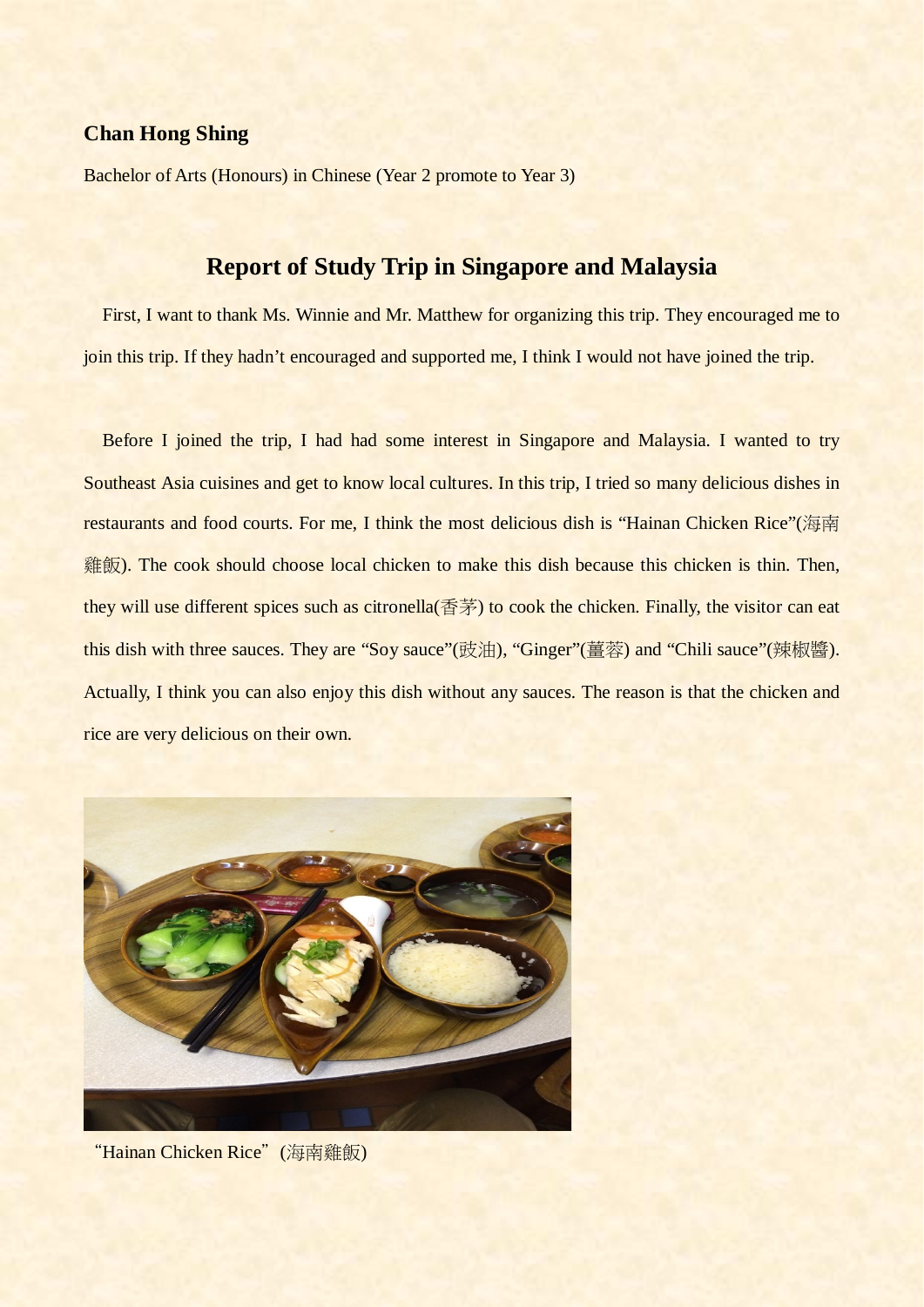On day two, we went to a public food court to have our dinner. The food court was called "Lau Pa Sat Telok Ayer Market". The outside of the market looks like a big red pavilion and inside there are many big fans on the ceiling. This food court only has one floor, but it accommodates many restaurants. Also, the visitors can use public seats and go to buy food themselves. When I was choosing my dinner, I saw a lot of tourists and local residents enjoying their food. Clearly, this market can attract many people. Although it doesn't offer good service or excellent dishes, it is worth trying. That night, I ate three kinds of Southeast Asia cuisine. I quite felt very satisfied, because all were delicious. On another thing, I drank a cup of "milo"(美祿) every morning. However, "milo" is also sold in Hong Kong though I seldom drink it in the morning. I guess Singapore residents like drinking this drink at any time.



"The college breakfast"

The Singapore government allows residents to tolerate different religions, for example, Islamism, Catholicism and Buddhism. Because of religion freedom, the majority of churches can be found in good condition and in their original locations. On day three, Mr. Wu who is a member of a local community club guided us to visit a mosque. This was my first time to visit mosque, I think the mosque is as dignified as a church. The outside of the mosque shows its construction of ten closed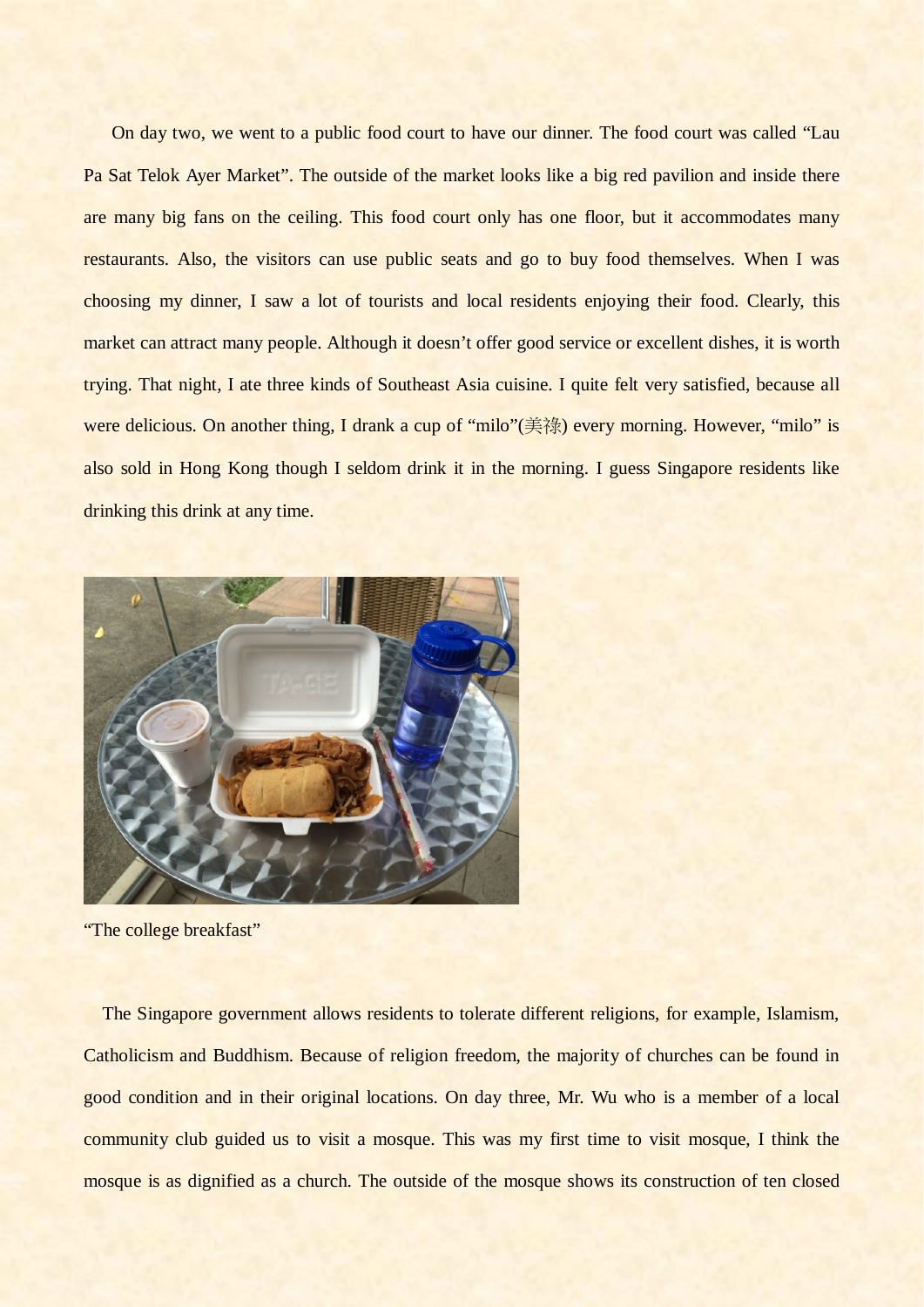and regular angles. I guess the reason for this is so that worshipers can easily face their god. I was surprised we could take photos inside. It seems the director of mosque wants to let it become an attraction. On that afternoon, we went to "The universal studios"(環球影城). This is the most popular attraction of all and almost all tourists should go to there to have fun. This trip offered free ticket for students, so we could play in universal studio heartily. The theme park includes different exciting thrill rides, but the waiting time is long. If you favor thrilling rides, I will not suggest going to universal studio. Instead, you can take photos with their famous characters.



## Photo took with Mr. Wu and fellows

On day five, we visited a local press called "World Scientific", which mainly publishes Science textbooks. From the talk, I learned about the reading trend in Singapore. Singapore students mainly read for examinations, but they seldom read in their spare time. By contrast, Hong Kong student always read novels or works of fiction in their spare time. It shows we have an advantage in reading and besides novels we still study new knowledge through academic books. After this visit, I know about the press's daily operations. This was a valuable experience for me.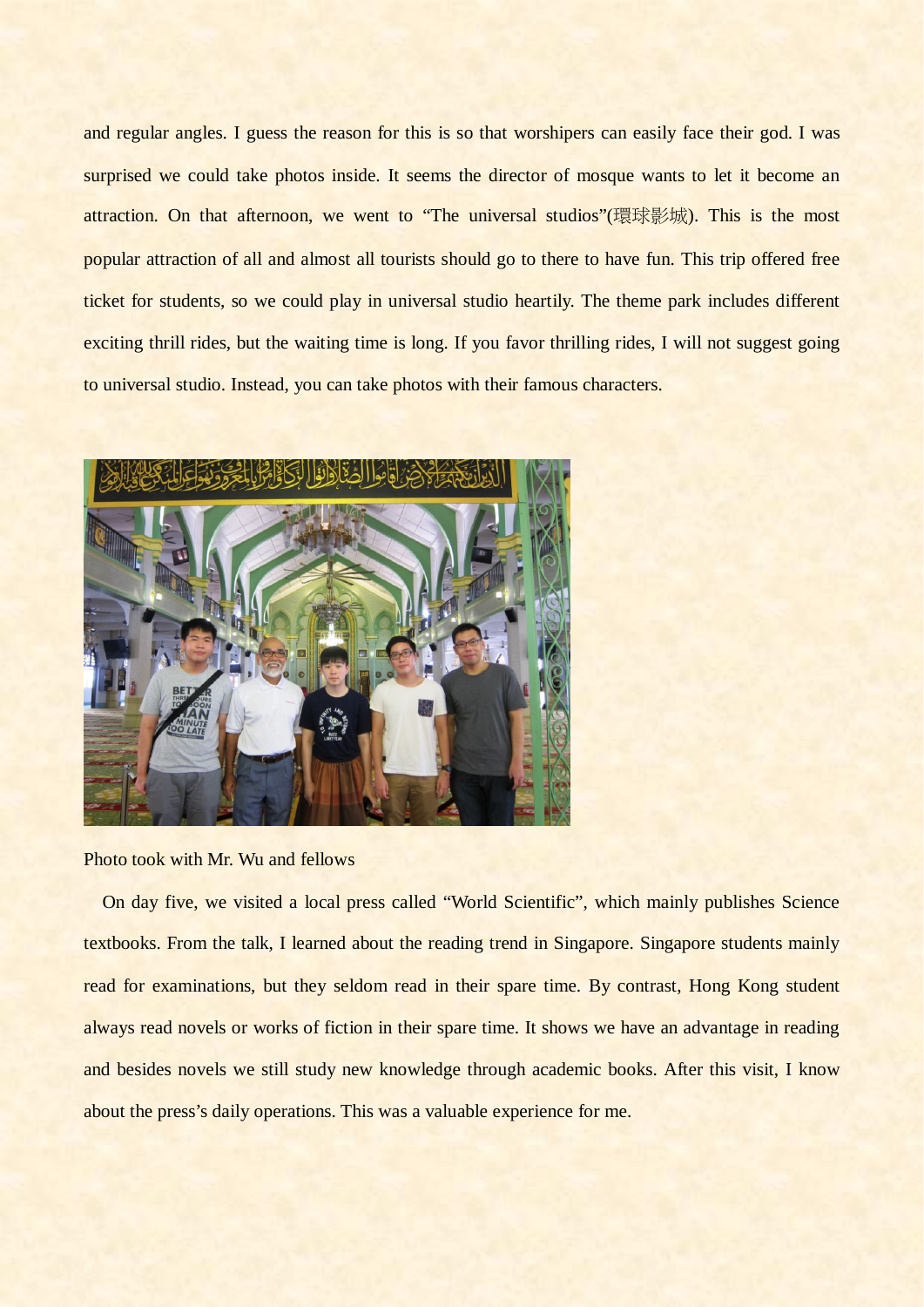

<sup>&</sup>quot;Merlion Park"(魚尾獅公園)

Singapore is small country, but it has perfect public transportation. Also, the people can go to one place from another place quickly because the distance is short. On day four, we had chance to visit Malaysia by private car. This experience was new for me, since I never took a private car in my past trips. In my past trips, I always take the subway or bus. Fortunately, the driver was professional and took us to places between Singapore and Malaysia. When we had to process immigration clearance procedures, the officer checked our passports. The difference was that we could sit in the car and just show our faces.



"Malaysia dessert"